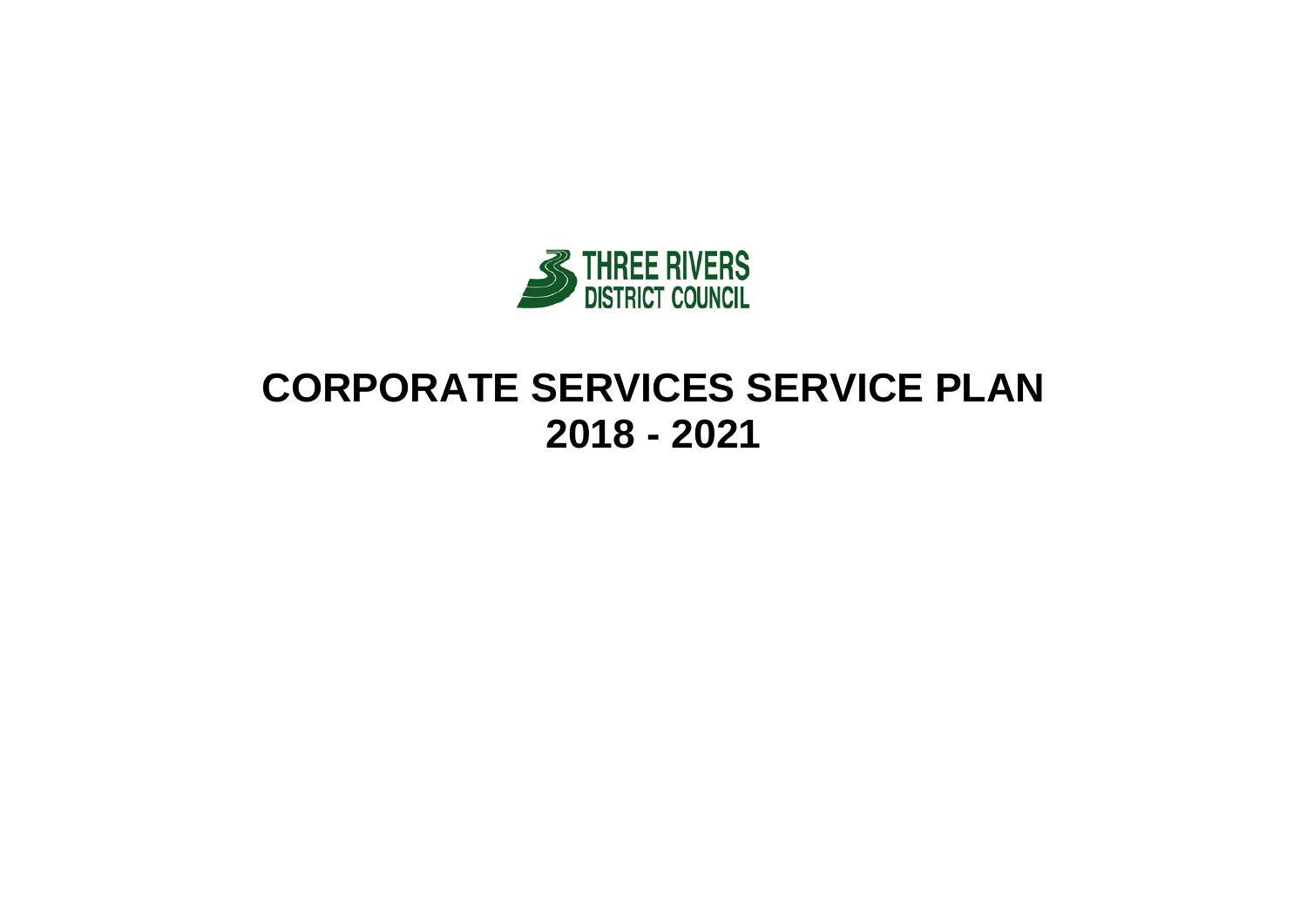### **CONTENTS**

| <b>Section</b>    |                                                              | Item | Page                                       |
|-------------------|--------------------------------------------------------------|------|--------------------------------------------|
|                   | Introduction                                                 |      | 3                                          |
|                   | Inputs                                                       |      | 3                                          |
| 1.1               | <b>Budgets</b>                                               |      | 3                                          |
| 2                 | <b>Outputs and Outcomes</b>                                  |      | 5                                          |
| 2.1<br>2.2<br>2.3 | Performance management<br>Projects<br><b>Risk Management</b> |      | 5<br>$\begin{array}{c} 8 \\ 7 \end{array}$ |
|                   | <b>Version Control</b>                                       |      | 10                                         |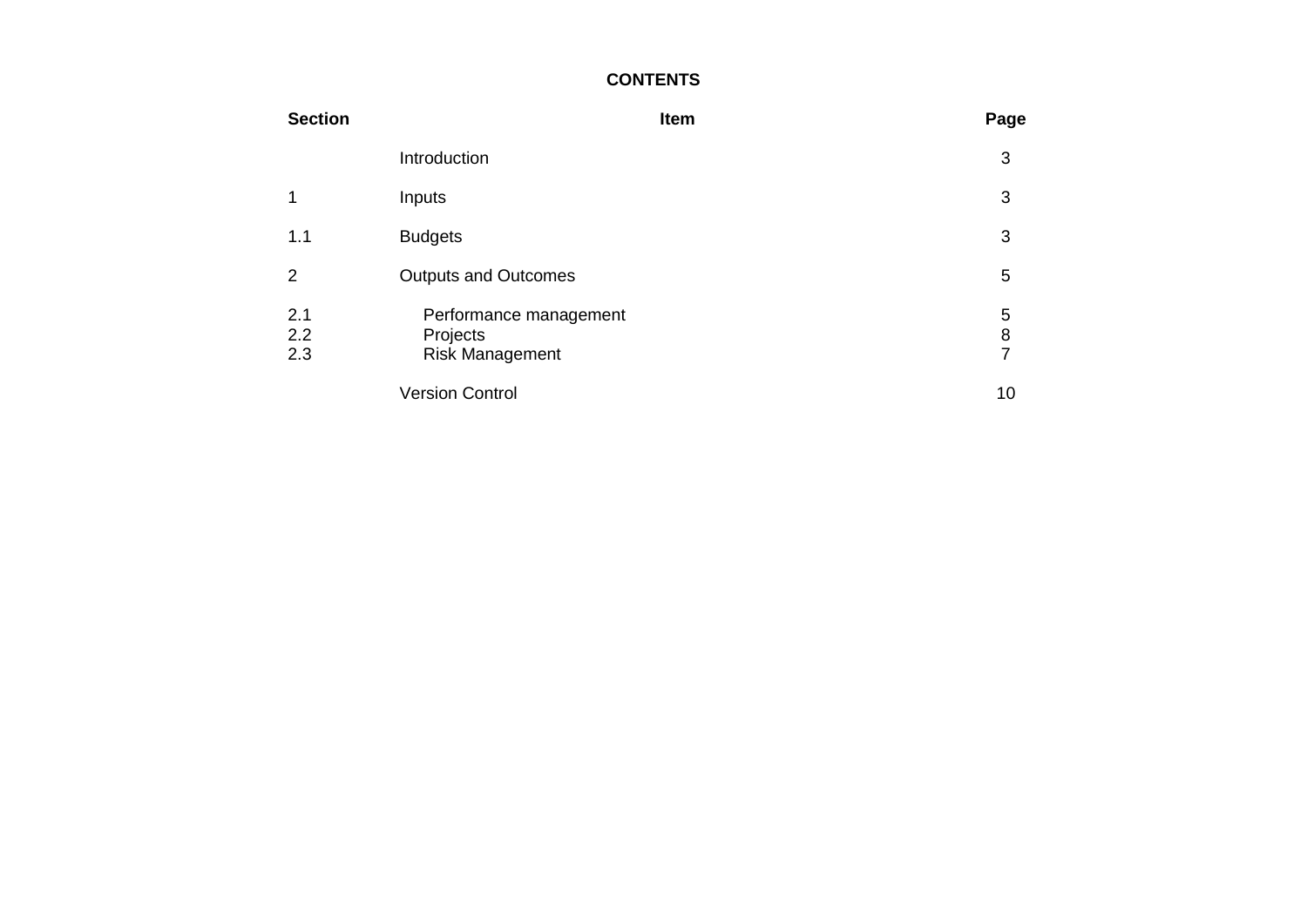### **INTRODUCTION**

The progress of this service plan will be monitored in the following ways:

- Through regular discussion at departmental management team (DMT) and Section Heads meetings and logged in the version control section of this document
- Performance indicator monitoring by the Council's Management Board on a quarterly basis
- By Committee reports twice a year (at the end of quarters two and four)

Service Plans will be formally updated on an annual basis, taking into account internal and external influences arising from monitoring arrangements throughout the year.

#### **SECTION 1: INPUTS**

| 1.1 | <b>Budgets</b> |
|-----|----------------|
|     |                |

|                                                 | 2018/19   | 2019/20   | 2020/21   |
|-------------------------------------------------|-----------|-----------|-----------|
|                                                 | Latest    | Latest    | Latest    |
|                                                 |           |           |           |
| Net Cost of Service (Direct cost / Income Only) | 1,752,752 | 1,666,437 | 1,576,939 |

[Further financial analysis can be found by using this link](http://www.threerivers.gov.uk/egcl-page/budgets-2018-21)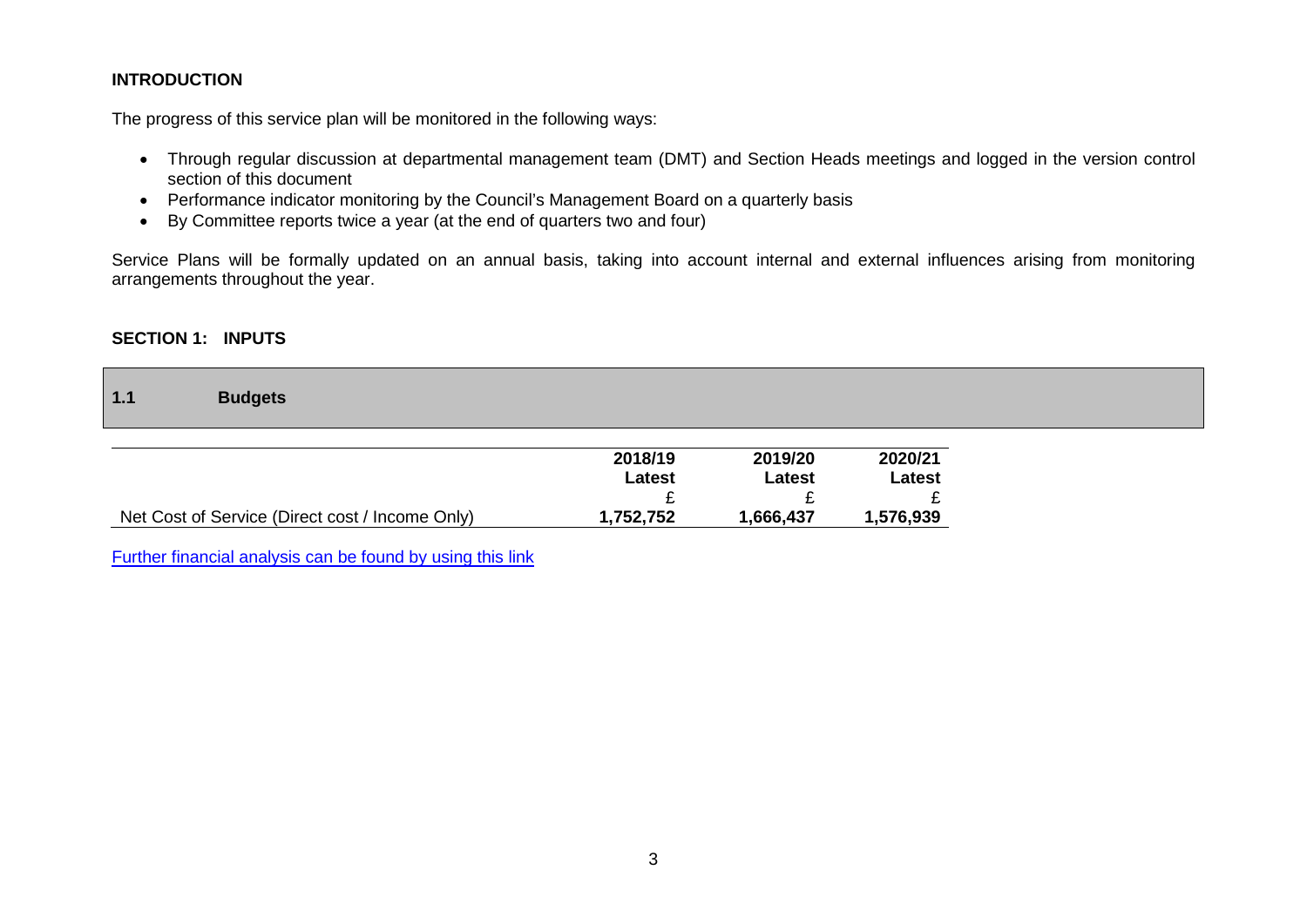### **SECTION 2: OUTPUTS AND OUTCOMES**

### **2.1 Performance management**

# **2.1.1 Contribution to the Councils' Strategic Aims and Objectives**

| <b>Strategic Plan</b><br><b>Priority theme</b> | <b>Strategic Plan objective (inc. ref)</b>                                    | <b>Measure (including the reference)</b>                                         | <b>Target</b>           |
|------------------------------------------------|-------------------------------------------------------------------------------|----------------------------------------------------------------------------------|-------------------------|
| <b>Better Neighbourhoods</b>                   |                                                                               |                                                                                  |                         |
| <b>Healthier Communities</b>                   |                                                                               |                                                                                  |                         |
|                                                | We will strive to improve and monitor<br>customer satisfaction                | CP05 - Perception of Satisfaction with Three<br><b>Rivers District Council</b>   | 73%                     |
|                                                | We will inform and update customers<br>about the Council's work and services. | CO02 - Public perception of how well informed they<br>feel about public services | 74% - to be<br>reviewed |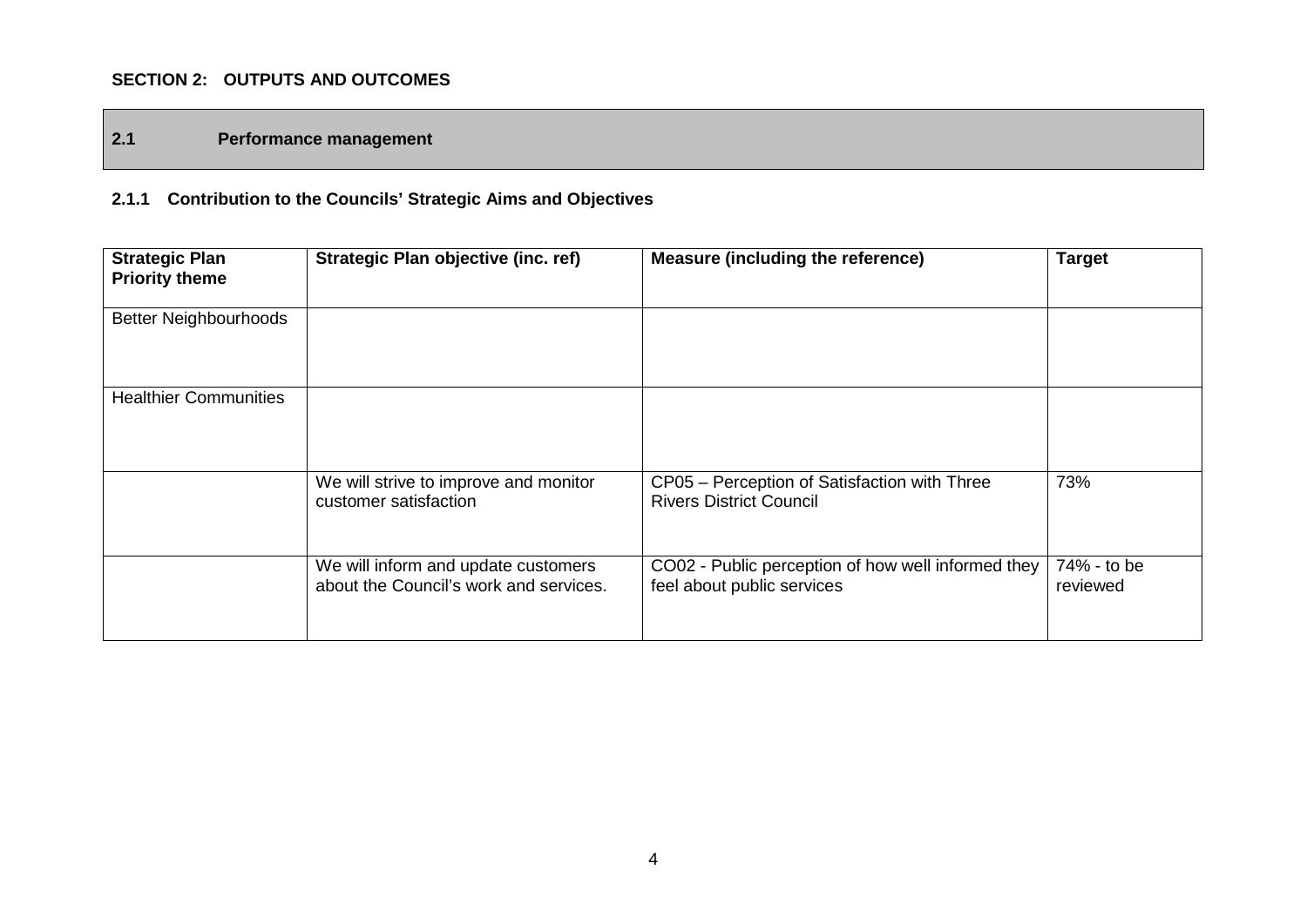### **2.1.2 Performance indicators**

Performance indicators are used to aid the decision making process as well as assess the efficiency and effectiveness of service delivery. The data that we use must be accurate, reliable and timely. To meet these requirements we have adopted the Audit Commission's Standards for Better Data Quality. Further details of the Council's commitment to data quality can be found in the Strategic Plan.

| Ref  | <b>Description</b>                                                                | 2016/17<br>Actual | 2017/18<br><b>Target</b><br>(Current year) | 2018/19<br><b>Target</b><br>(Next year) | 2019/20<br><b>Target</b> | 2020/21<br><b>Target</b> |
|------|-----------------------------------------------------------------------------------|-------------------|--------------------------------------------|-----------------------------------------|--------------------------|--------------------------|
| CO02 | Public perception of how well informed they feel about<br>public services overall | 66%               | 67%                                        | 67%                                     | 67%                      | 68%                      |
| CO03 | Percentage of FOI requests responded to, within<br>timeframe                      | 96.8%             | 85%                                        | 85%                                     | 85%                      | 85%                      |
|      |                                                                                   |                   |                                            |                                         |                          |                          |
|      |                                                                                   |                   |                                            |                                         |                          |                          |
|      |                                                                                   |                   |                                            |                                         |                          |                          |
|      |                                                                                   |                   |                                            |                                         |                          |                          |

The Emergency Planning & Risk Manager is responsible for the source data, data entry and checking the data. The purpose of collating this data is to ensure that our services improve.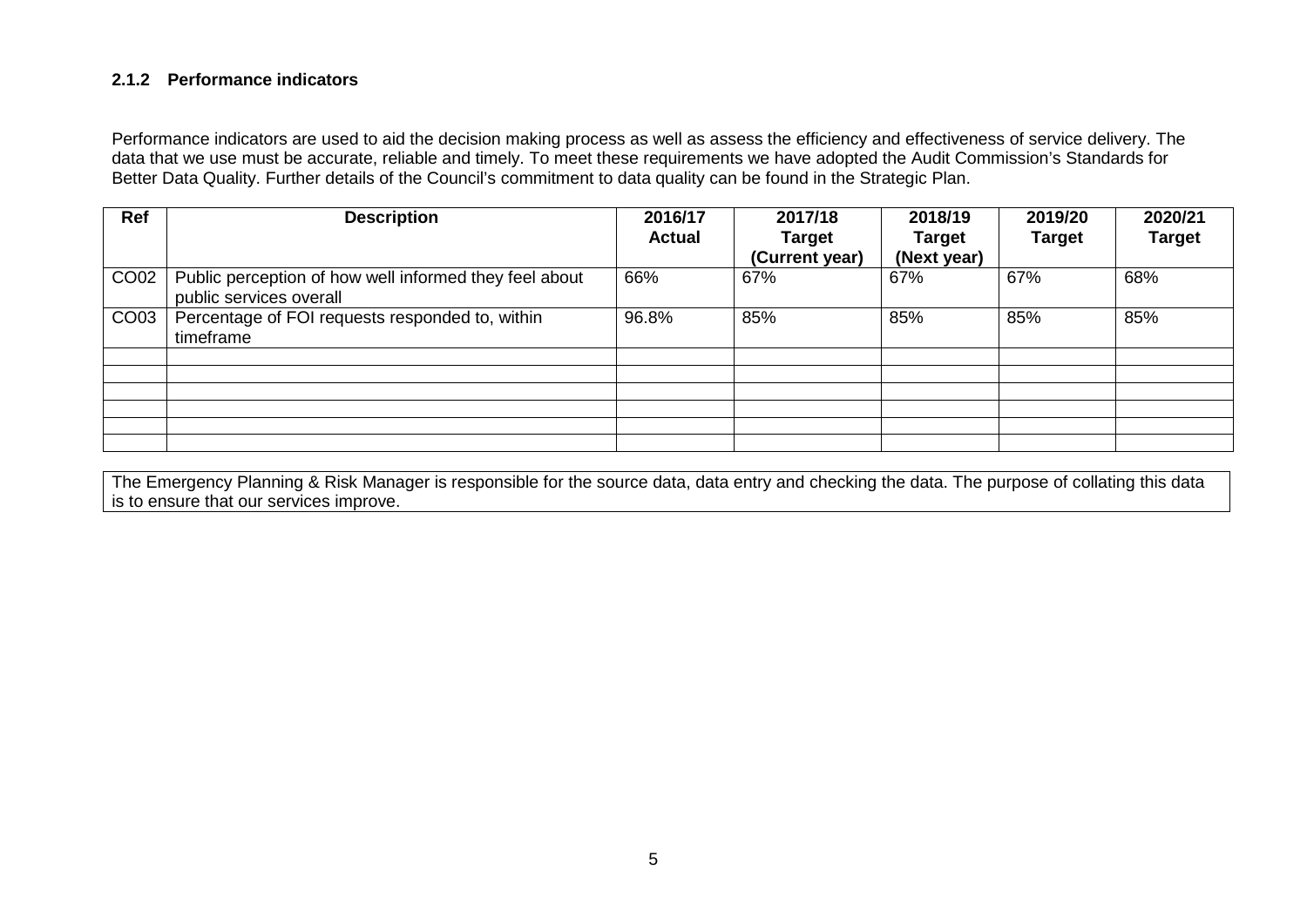# **2.2 Projects**

|                      | <b>Project details</b>  | <b>Project timescales</b> |         |         |  |
|----------------------|-------------------------|---------------------------|---------|---------|--|
| <b>Project title</b> | <b>Proposed outcome</b> | 2018/19                   | 2019/20 | 2020/21 |  |
| None                 |                         |                           |         |         |  |
|                      |                         |                           |         |         |  |
|                      |                         |                           |         |         |  |
|                      |                         |                           |         |         |  |
|                      |                         |                           |         |         |  |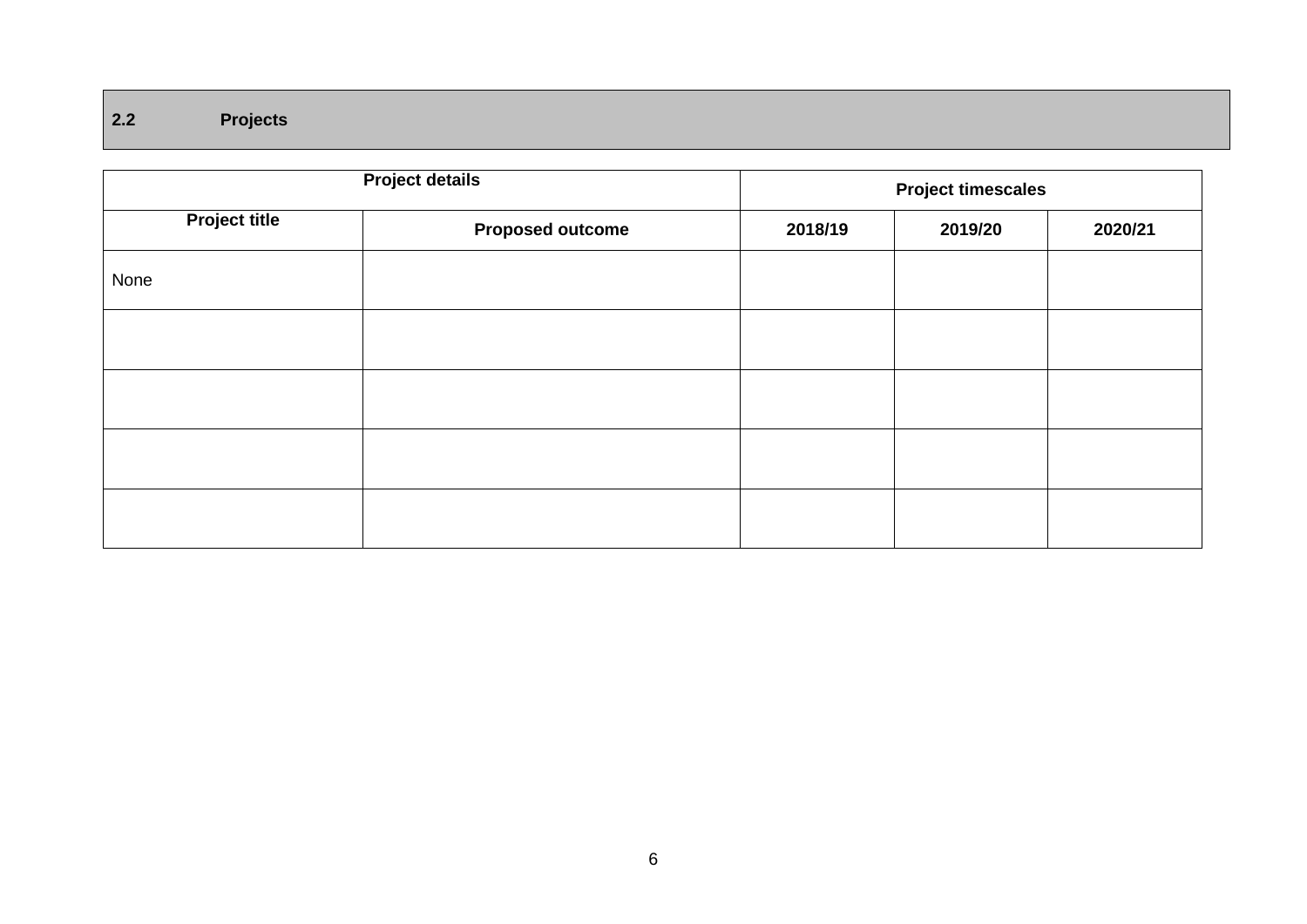# **2.3 Risk Management**

### **RISK REGISTER**

|                | Service Plan: Corporate Services 2018-2021 |                           |                |                |                                                       |                            |                       |  |
|----------------|--------------------------------------------|---------------------------|----------------|----------------|-------------------------------------------------------|----------------------------|-----------------------|--|
|                | <b>Risk</b>                                | Impact                    | Impact         | Likelihood     | Reason for Assessment                                 |                            |                       |  |
| <b>Risk</b>    |                                            |                           | Classification | Classification |                                                       |                            |                       |  |
| Ref            | Brief Description - Title of Risk          | See Impact Table          | See Impact     | See Likelihood | Use this box to describe how                          |                            |                       |  |
|                |                                            |                           | Table          | Table          | the score has been derived                            |                            |                       |  |
| 1              | Insufficient staff                         | <b>Service Disruption</b> | Ш              |                | Significant service                                   | <b>Requires Treatment</b>  | Yes                   |  |
|                |                                            | <b>Financial Loss</b>     |                | D              | disruption would occur if                             | <b>Last Review Date</b>    | $\overline{12/10/17}$ |  |
|                |                                            | Reputation                | $\mathbf{I}$   |                | there were insufficient staff.                        | <b>Next Milestone Date</b> | 29/01/18              |  |
|                |                                            | Legal Implications        |                |                | Priority services are                                 | <b>Next Review Date</b>    | 31/03/18              |  |
|                |                                            | People                    |                |                | identified in the Service                             | Date Closed                |                       |  |
|                |                                            |                           |                |                | Continuity Plan.                                      |                            |                       |  |
| $\overline{2}$ | <b>Total failure of ICT</b>                | <b>Service Disruption</b> | Ш              |                | Some services could                                   | <b>Requires Treatment</b>  | Yes                   |  |
|                | systems                                    | <b>Financial Loss</b>     |                | E              | continue without access to<br>ICT systems for a short | <b>Last Review Date</b>    | $\overline{12}/10/17$ |  |
|                |                                            | Reputation                | III            |                |                                                       | <b>Next Milestone Date</b> | 29/01/18              |  |
|                |                                            | Legal Implications        |                |                | period. Priority services are                         | <b>Next Review Date</b>    | 31/03/18              |  |
|                |                                            | People                    |                |                | identified in the Service                             | Date Closed                |                       |  |
|                |                                            |                           |                |                | Continuity Plan and                                   |                            |                       |  |
|                |                                            |                           |                |                | Disaster Recovery Plan.                               |                            |                       |  |
| 3              | Loss of accommodation                      | <b>Service Disruption</b> | Ш              |                | Services could operate                                | <b>Requires Treatment</b>  | <b>No</b>             |  |
|                |                                            | <b>Financial Loss</b>     |                | E              | from alternative locations.                           | <b>Last Review Date</b>    | $\overline{12}/10/17$ |  |
|                |                                            | Reputation                | $\mathbf{I}$   |                | Priority services are                                 | <b>Next Milestone Date</b> | 29/01/18              |  |
|                |                                            | Legal Implications        |                |                | identified in the Service                             | <b>Next Review Date</b>    | 31/03/18              |  |
|                |                                            | People                    |                |                | Continuity Plan.                                      | Date Closed                |                       |  |
|                |                                            |                           |                |                |                                                       |                            |                       |  |
| 4              | <b>Fraudulent Activity</b>                 | <b>Service Disruption</b> |                |                | Procedures are in place                               | Requires Treatment         | <b>No</b>             |  |
|                |                                            | <b>Financial Loss</b>     | $\mathbf{II}$  | E              | and regularly audited                                 | <b>Last Review Date</b>    | 12/10/17              |  |
|                |                                            | Reputation                | Ш              |                |                                                       | <b>Next Milestone Date</b> | 29/01/18              |  |
|                |                                            | Legal Implications        |                |                |                                                       | <b>Next Review Date</b>    | 31/03/18              |  |
|                |                                            | People                    |                |                |                                                       | Date Closed                |                       |  |
|                |                                            |                           |                |                |                                                       |                            |                       |  |
|                |                                            |                           |                |                |                                                       |                            |                       |  |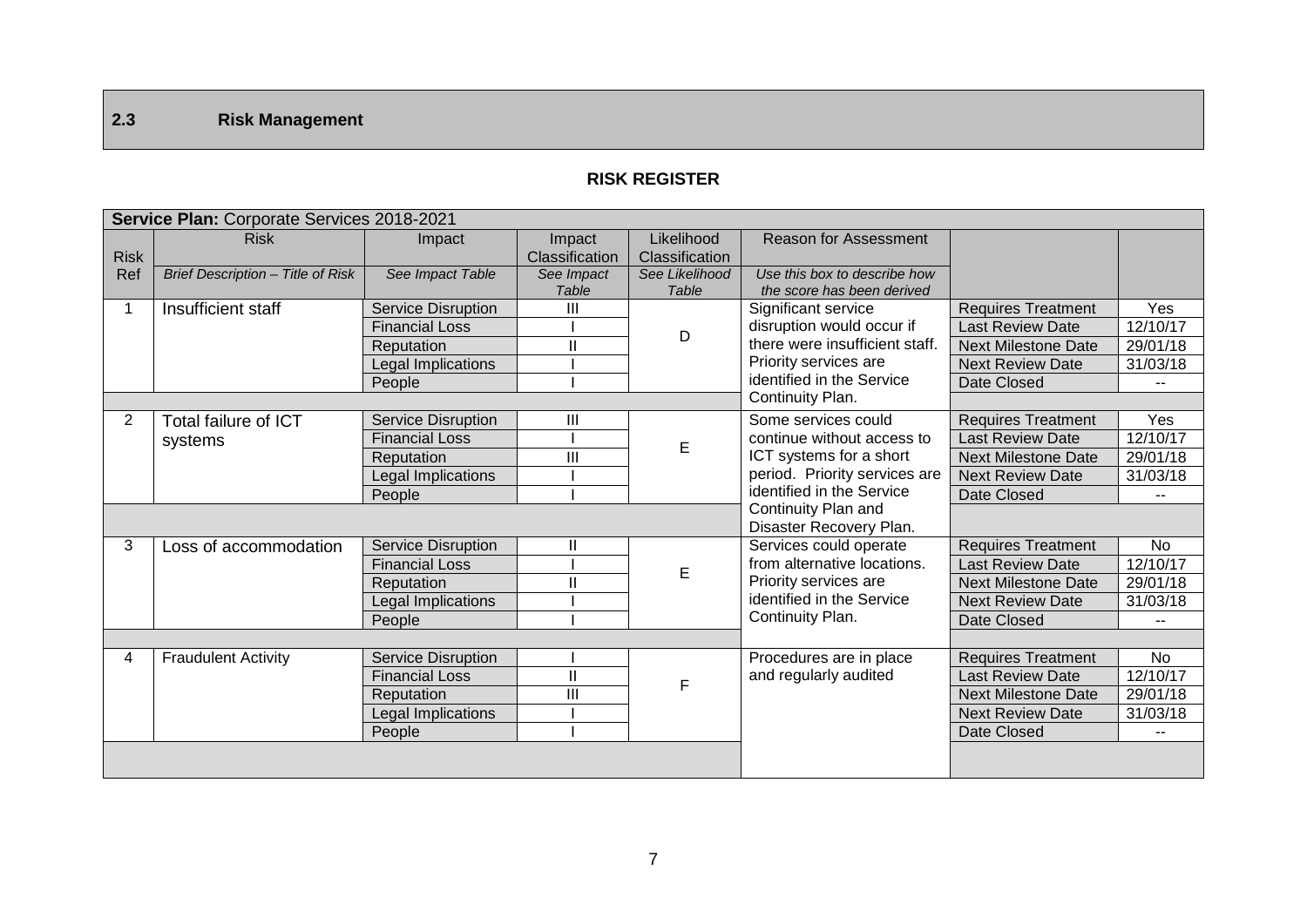|                | <b>Risk</b>                        | Impact                    | Impact                    | Likelihood              | Reason for Assessment                                      |                            |           |
|----------------|------------------------------------|---------------------------|---------------------------|-------------------------|------------------------------------------------------------|----------------------------|-----------|
| <b>Risk</b>    |                                    |                           | Classification            | Classification          |                                                            |                            |           |
| Ref            | Brief Description - Title of Risk  | See Impact Table          | See Impact<br>Table       | See Likelihood<br>Table | Use this box to describe how<br>the score has been derived |                            |           |
| 5              | Failure to maintain sound          | <b>Service Disruption</b> | Ш                         |                         | Changes in EU                                              | <b>Requires Treatment</b>  | Yes       |
|                | procurement practices              | <b>Financial Loss</b>     | III                       |                         | procurement legislation                                    | <b>Last Review Date</b>    | 12/10/17  |
|                |                                    | Reputation                | $\overline{\mathbb{I}}$   | E                       | could result in non-                                       | <b>Next Milestone Date</b> | 29/01/18  |
|                |                                    | <b>Legal Implications</b> | $\overline{\mathbb{I}}$   |                         | compliant procurement of                                   | <b>Next Review Date</b>    | 31/03/18  |
|                |                                    | People                    |                           |                         | goods and services.                                        | Date Closed                |           |
|                |                                    |                           |                           |                         |                                                            |                            |           |
| 6              | Test reveals that the              | <b>Service Disruption</b> | Ш                         |                         | The Business Continuity                                    | <b>Requires Treatment</b>  | <b>No</b> |
|                | <b>Business Continuity Plan is</b> | <b>Financial Loss</b>     | $\mathbf{I}$              |                         | Plan is reviewed and tested                                | <b>Last Review Date</b>    | 12/10/17  |
|                | not workable                       | Reputation                | Ш                         | E                       | annually and amended                                       | <b>Next Milestone Date</b> | 29/01/18  |
|                |                                    | Legal Implications        | $\mathbf{I}$              |                         | accordingly.                                               | <b>Next Review Date</b>    | 31/03/18  |
|                |                                    | People                    | $\mathbf{I}$              |                         |                                                            | Date Closed                |           |
|                |                                    |                           |                           |                         |                                                            |                            |           |
| $\overline{7}$ | The Council fails to manage        | Service Disruption        | $\overline{\mathbb{I}}$   |                         | Failure to manage risk                                     | <b>Requires Treatment</b>  | Yes       |
|                | its principle risks and that       | <b>Financial Loss</b>     | $\overline{\mathbb{I}}$   |                         | could have a significant                                   | <b>Last Review Date</b>    | 12/10/17  |
|                | the likelihood of them             | Reputation                | $\overline{\mathsf{III}}$ | E                       | impact on services but Risk                                | <b>Next Milestone Date</b> | 29/01/18  |
|                | occurring increases or the         | Legal Implications        | $\mathbf{III}$            |                         | Registers are contained in                                 | <b>Next Review Date</b>    | 31/03/18  |
|                | impact cannot be reduced           | People                    | $\mathbf{III}$            |                         | each Service Plan and are                                  | Date Closed                |           |
|                |                                    |                           |                           |                         | regularly reviewed.                                        |                            |           |
| 8              | Non-compliance with Data           | <b>Service Disruption</b> |                           |                         | Failure to respond within                                  | <b>Requires Treatment</b>  | Yes       |
|                | Protection and Freedom of          | <b>Financial Loss</b>     | $\mathbf{II}$             | E                       | statutory timescales or                                    | <b>Last Review Date</b>    | 12/10/17  |
|                | <b>Information Act</b>             | Reputation                | $\mathbf{II}$             |                         | providing incorrect                                        | <b>Next Milestone Date</b> | 29/01/18  |
|                |                                    | Legal Implications        | III                       |                         | information could have                                     | <b>Next Review Date</b>    | 31/03/18  |
|                |                                    | People                    |                           |                         | significant legal implications                             | Date Closed                |           |
|                |                                    |                           |                           |                         |                                                            |                            |           |
| 9              | Failure to tell residents          | Service Disruption        |                           |                         | The Council's reputation                                   | <b>Requires Treatment</b>  | Yes       |
|                | about improvements                 | <b>Financial Loss</b>     |                           | E                       | might suffer if residents                                  | <b>Last Review Date</b>    | 12/10/17  |
|                |                                    | Reputation                | III                       |                         | weren't informed of the                                    | <b>Next Milestone Date</b> | 29/01/18  |
|                |                                    | Legal Implications        |                           |                         | Council's successes. The                                   | <b>Next Review Date</b>    | 31/03/18  |
|                |                                    | People                    |                           |                         | measure in place to inform                                 | Date Closed                |           |
|                |                                    |                           |                           |                         | residents of improvements                                  |                            |           |
|                |                                    |                           |                           |                         | (e.g. Three Rivers Times)<br>reduces the likelihood of     |                            |           |
|                |                                    |                           |                           |                         |                                                            |                            |           |
|                |                                    |                           |                           |                         | residents not being<br>informed                            |                            |           |
|                |                                    |                           |                           |                         |                                                            |                            |           |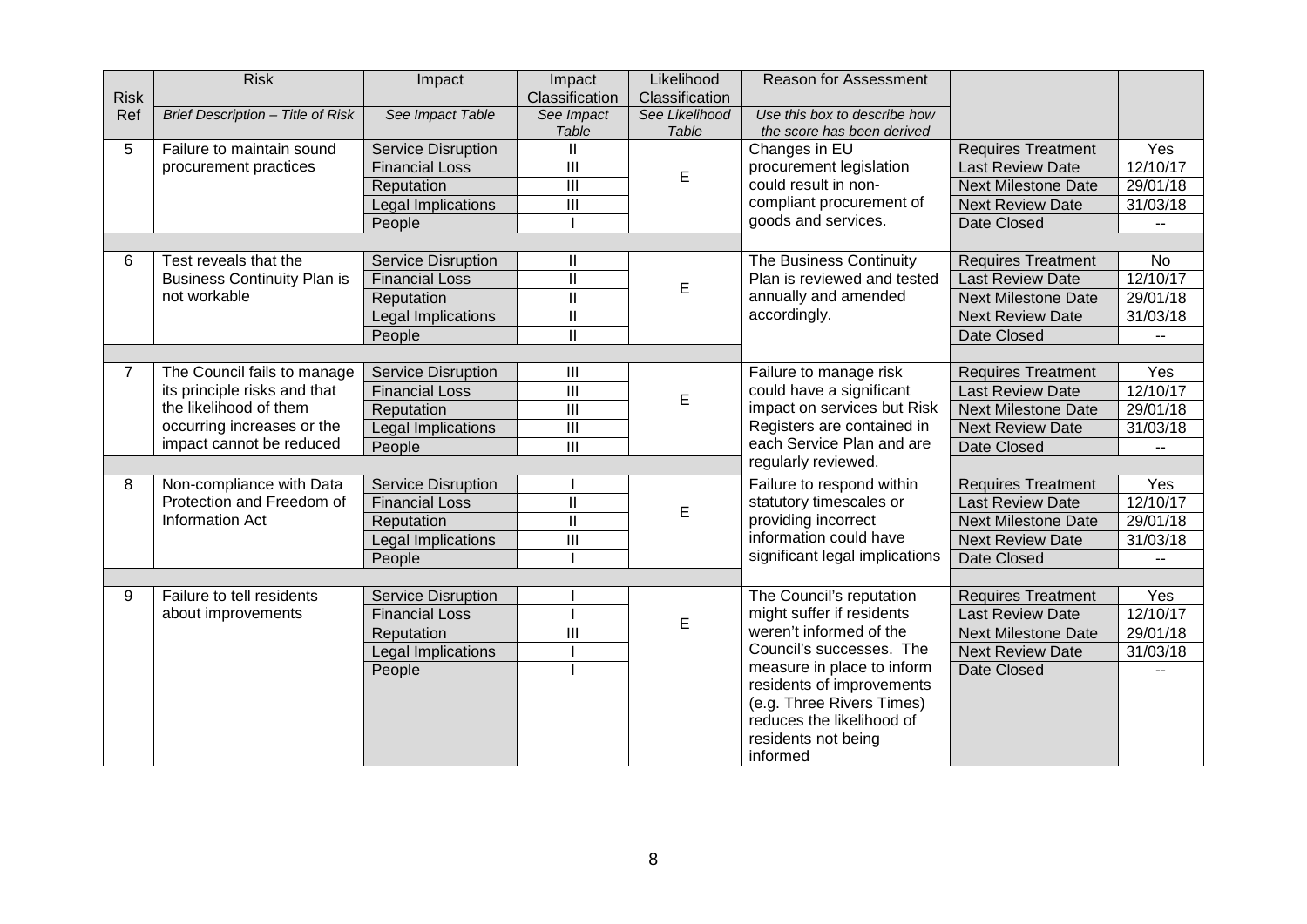|           | $\overline{A}$ |      |               |    | Impact              | Likelihood        |
|-----------|----------------|------|---------------|----|---------------------|-------------------|
|           | B              |      |               |    | $V =$ Catastrophic  | $A = 298%$        |
|           | $\sim$<br>v    |      |               |    | $IV = Critical$     | $B = 75\% - 97\%$ |
|           | D              |      |               |    | $III =$ Significant | $C = 50\% - 74\%$ |
| ikelihood | E              | 3, 6 | 2, 5, 7, 8, 9 |    | $II = Marginal$     | $D = 25\% - 49\%$ |
|           | Е              |      |               |    | $I = Negligible$    | $E = 3\% - 24\%$  |
|           |                |      | Ш             | I٧ |                     | $F = \leq 2\%$    |
|           |                |      | Impact        |    |                     |                   |

| Impact              | Likelihood        |
|---------------------|-------------------|
| $V =$ Catastrophic  | $A = 298%$        |
| $IV = Critical$     | $B = 75\% - 97\%$ |
| $III =$ Significant | $C = 50\% - 74\%$ |
| $II =$ Marginal     | $D = 25\% - 49\%$ |
| $I = Neqliqible$    | $E = 3\% - 24\%$  |
|                     | $F = \leq 2\%$    |